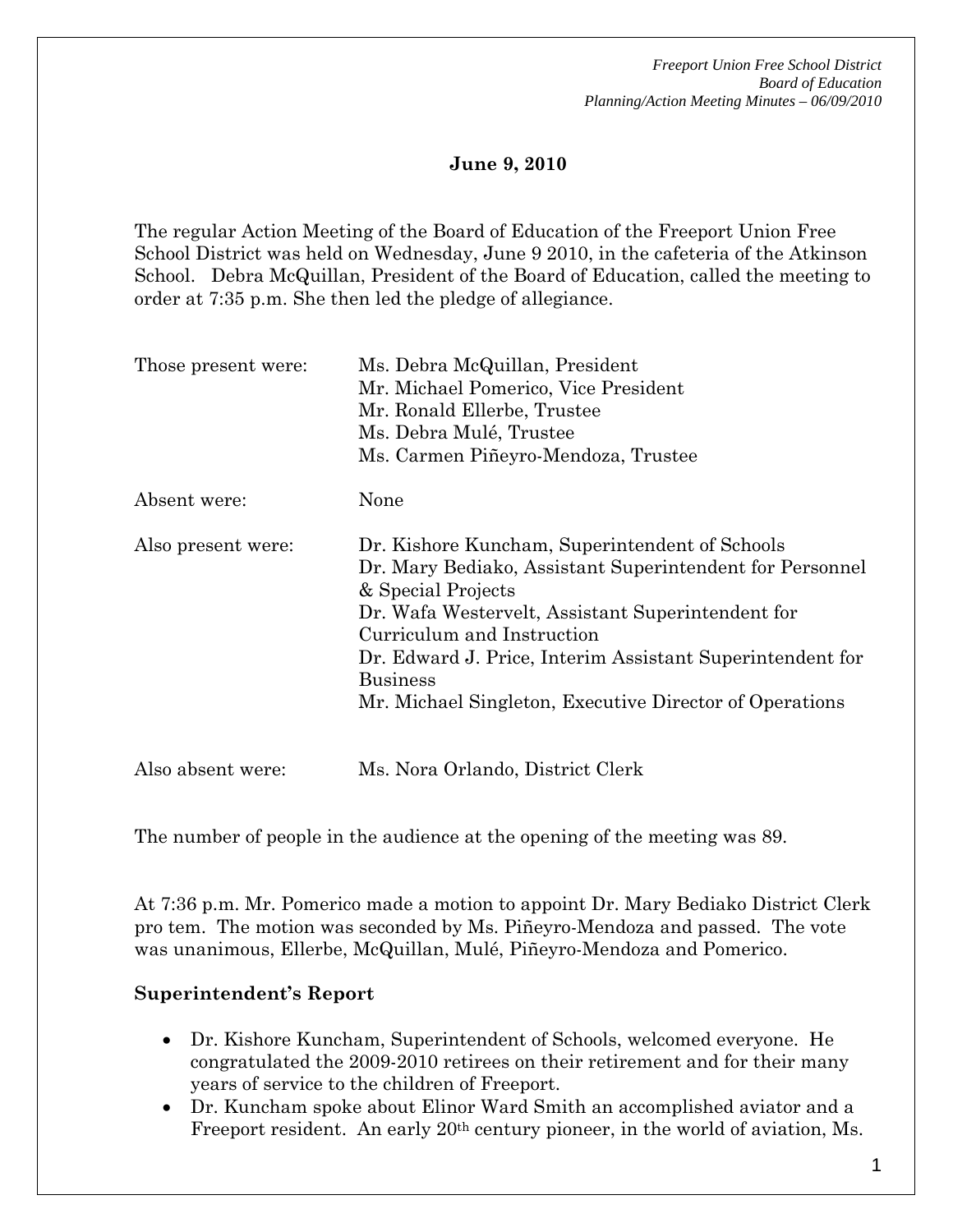Smith set many records that still stand today. Dr. Kuncham presented Ms. Smith's family with a posthumous diploma during a ceremony at the Cradle of Aviation Museum on Sunday, June 6, 2010.

 The Superintendent then introduced Dr. Mary Bediako, Assistant Superintendent for Personnel & Special Projects. Dr. Bediako also recognized the retirees and introduced the various Principals so that they could say a few words and together with the Board of Education President, Ms. McQuillan, they presented a plaque to each retiree. The 2009-2010 retirees are:

> Anthony Basile David Gorin Carol Basile Catherine Harbulak Marion Bencivenga Martin Harrison Judy Birnbaum Robert Korshin Larry Block Doris Maccarrone Diane Blum-Brown Alicia McLean Catherine Butterfield Patricia Murray Jeanne Frein Carla Newman Theresa Gentils John Pizzo Nicholas Tzimopoulos Agatha Caggia Rolando Escobar Maureen Willdigg Luis Medina

At 8:23 a short break was taken so that everyone could congratulate the retirees and have refreshments.

The meeting was called back to order by Ms. McQuillan at 8:40 pm.

# **Superintendent's Report Continued**

- Dr. Kuncham informed the Board of Education that our district is required to submit a five-year report to the Middle States Association as a follow-up to their 2004 Freeport High School visit. A Middle States Committee, which is comprised of students, parents, teachers and administrators, is scheduled for June 14th, 2010.
- On June  $10^{th}$ ,  $2010$ , our  $4^{th}$  grade students from New Visions School, along with 8 other Nassau County school districts, will be present at the Cradle of Aviation Museum for the downlink with the International Space Station (ISS). The students have been prepared to speak with Astronaut Tracy Caldwell-Dyson aboard the ISS.
- The Superintendent offered congratulations to Mario Salcedo, Guidance Counselor at John W. Dodd Middle School. Mr. Salcedo was recognized by the Exemplary Guidance Practices Committee of the Nassau Counselors Association for the *Classroom Job Program,* a most prestigious award.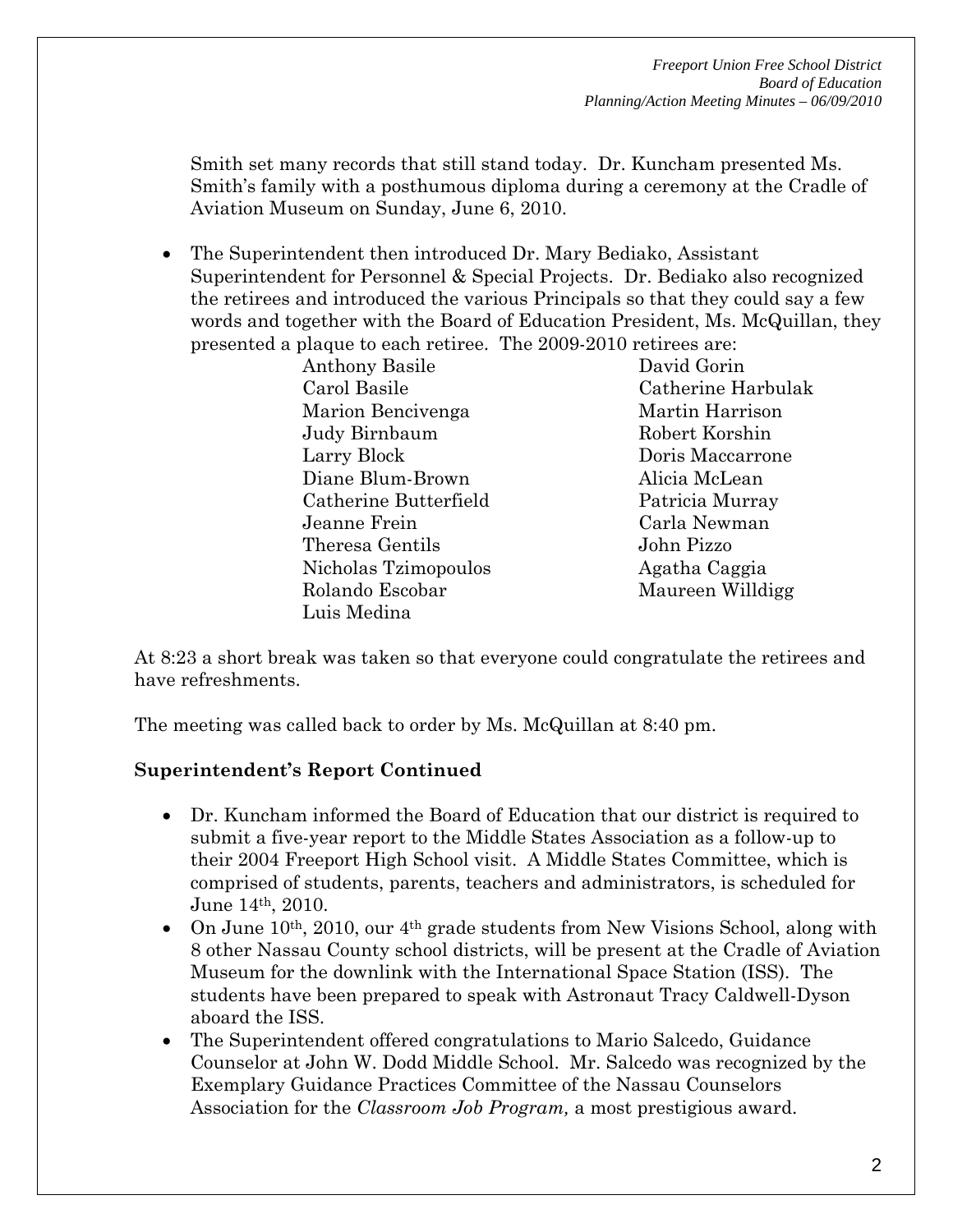*Freeport Union Free School District Board of Education Planning/Action Meeting Minutes – 06/09/2010* 

 Freeport High School's own newspaper, Flashings won four awards for Excellence in High School Journalism from the Long Island Press Association for 2009-2010.

# **Questions from the Public**

The public was given the opportunity to address the Board of Education. Each speaker was allowed to address the Board for four minutes on any topic. The Board and administration addressed the comments from the public.

# **Items for Action**

.

On a motion by Mr. Pomerico and a seconded by Mr. Ellerbe the following item was approved.

### **CSE/CPSE Minutes**

**BE IT RESOLVED,** that the Board of Education of the Freeport Union Free School District hereby accepts the minutes of the meetings of the committees on special education and preschool special education for the following dates: March 11, 22, 2010; April 7, 8, 9, 12, 13, 14, 16, 19, 20, 21, 22, 23, 26, 27, 28, 29, 30, 2010; May 3, 4, 5, 6, 7, 10, 12, 13, 14, 20, 21, 25, 26, 2010.

The vote was unanimous, Ellerbe, McQuillan, Mulé, Piñeyro-Mendoza and Pomerico.

# **Resolution to Accept the First Reading of the Code of Conduct**

On a motion by Ms. Mulé and seconded by Mr. Ellerbe, the following motion was approved:

**BE IT RESOLVED,** that the Board of Education of the Freeport Union Free School District hereby accepts as a first reading, the Code of Conduct.

The vote was unanimous, Ellerbe, McQuillan, Mulé, Piñeyro-Mendoza and Pomerico.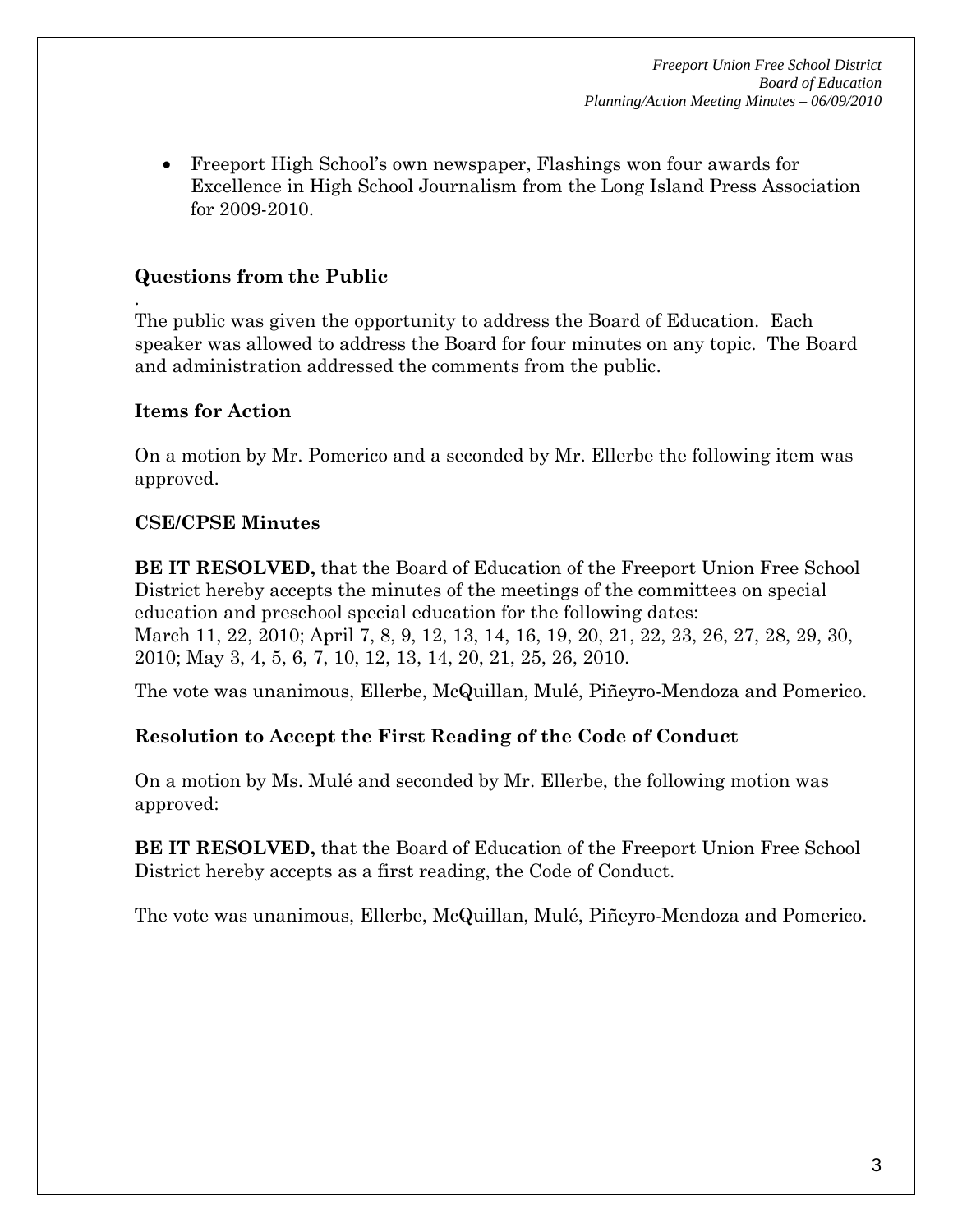*Freeport Union Free School District Board of Education Planning/Action Meeting Minutes – 06/09/2010* 

### **Finance**

### **Summer Student Workers Hourly Rate**

On a motion by Mr. Ellerbe and a seconded by Mr. Pomerico the following item was approved.

**BE IT RESOLVED,** that the Board of Education of the Freeport Union Free School District hereby sets the hourly rate for summer student workers at \$8.25 effective June 10, 2010.

The vote was unanimous, Ellerbe, McQuillan, Mulé, Piñeyro-Mendoza and Pomerico.

#### **Broker for Excess Worker's Compensation Insurance**

On a motion by Ms. Piñeyro-Mendoza and seconded by Ms. Mulé, the following motion was approved:

**BE IT RESOLVED,** that the Board of Education of the Freeport Union Free School District hereby appoints Marshall/Sterling Insurance as broker to obtain proposals for excess Worker's Compensation insurance at no cost to the school district.

The vote was unanimous, Ellerbe, McQuillan, Mulé, Piñeyro-Mendoza and Pomerico.

### **Bid Award for Partial Ceiling Replacement of J. W. Dodd Middle School and Freeport High School**

On a motion by Mr. Pomerico and seconded by Ms. Piñeyro-Mendoza, the following motion was approved:

**BE IT RESOLVED,** that the Board of Education of the Freeport Union Free School District hereby awards the contract for partial ceiling replacement at J. W. Dodd Middle School and Freeport High School to SMC Construction Corporation at a cost of \$241,800.

The vote was unanimous, Ellerbe, McQuillan, Mulé, Piñeyro-Mendoza and Pomerico.

**Nomination of Ronald Ellerbe for the New York State School Boards Association Everett R. Dwyer Distinguished Service Award for School Board Service** 

On a motion by Ms. Piñeyro-Mendoza and seconded by Ms. Mulé, the following motion was approved:

**BE IT RESOLVED,** that the Board of Education of the Freeport Union Free School District hereby nominates Ronald Ellerbe of the Freeport Board of Education for the New York State